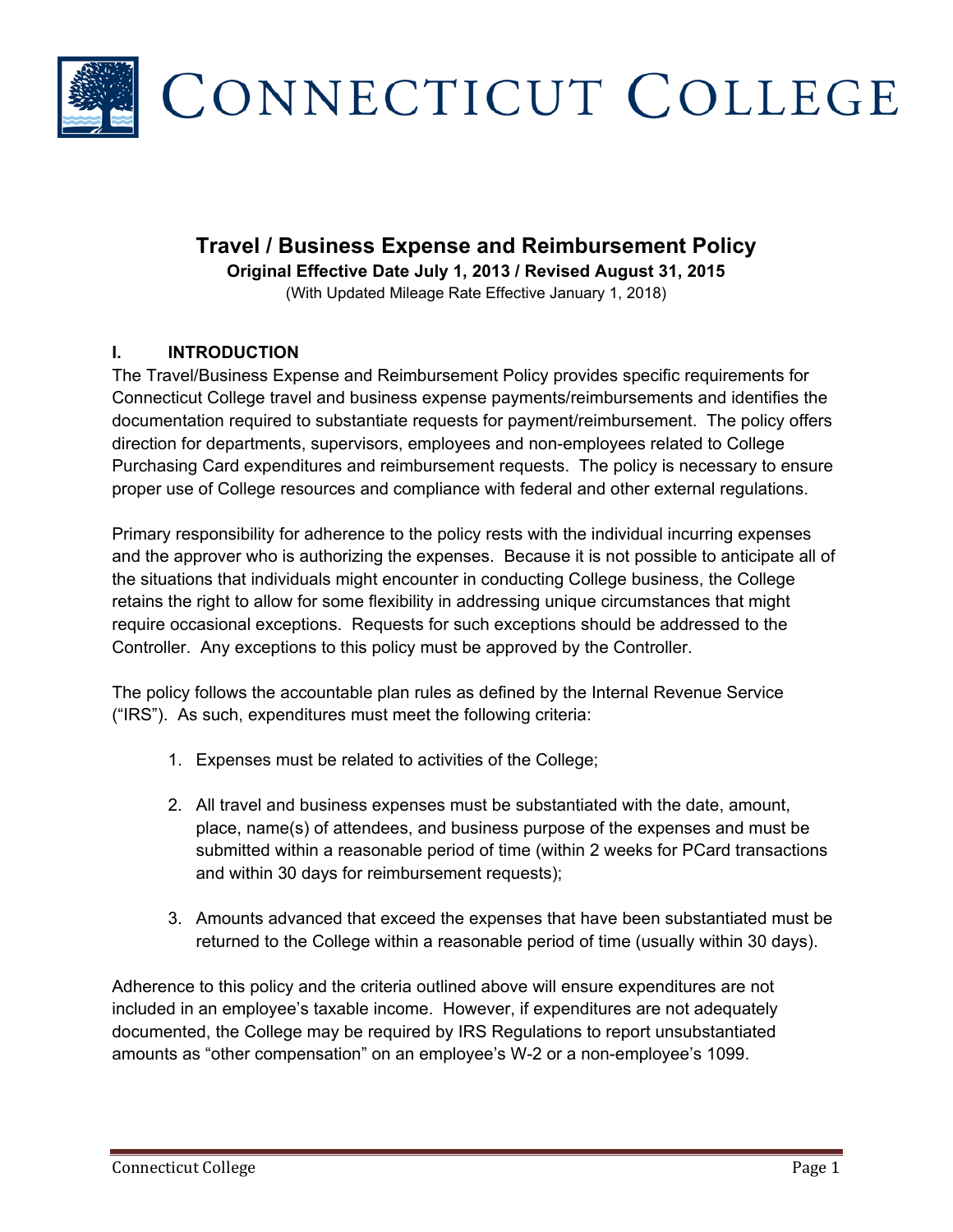Many of the following principles also apply to purchases made with Connecticut College Purchasing Cards (PCard). Departmental policies, grants or other funding sources may impose additional restrictions beyond those required by this policy.

# **II. APPROVALS**

The authorized signer is the person responsible for the departmental budget: such as Department Chair, Director, Dean, Vice President or the President. Administrative Assistants are not permitted to authorize employee expense reimbursements or PCard expenditures, however they may sign on direct pay invoices to vendors. Employee expense reimbursements requested through Accounts Payable must be approved by an employee's supervisor/Department Chair/Center Director/Dean in the ordinary course of the routing/review process. Approvals should be documented through signatures on expense reimbursement forms. Electronic approvals (ie., approving emails) will also be accepted if they appropriately identify the particular reimbursement request. Electronic approvals should be completed within the US Bank Access Online system for all PCard expenditures.

Authorized signers must confirm by signature or electronic approval that expenses and reimbursement requests meet the following criteria:

- The expenses were incurred while conducting College activities.
- The information contained on the reimbursement form or in the comments field in Access Online and the documentation attached is accurate and in accordance with College policy.
- Expenses incurred meet applicable sponsor guidelines (grant related expenses).
- Expenses are coded to the appropriate FOAPAL.
- Original receipts for reimbursement requests are submitted in accordance with this policy.

## **NOTE:**

- Employees may not authorize reimbursement of their own expenses or PCard transactions or those of a spouse or family member.
- In no case should any individual request a subordinate approve his/her request for reimbursement or PCard transactions.
- Rubber stamp signatures and proxy signatures are not acceptable.

Any person traveling on official College business should utilize a College PCard for expenditures and obtain prior approval from the authorized approver who is ultimately responsible for the account to which the travel expense will be charged. In most cases, this will be the Department Chair, Director, Dean, Vice President or President. Travel arrangements (air fare, lodging, rental car, etc.) are to be made only after approval is granted. For authorized trips, actual reasonable expenses will be allowed subject to the limits set forth in this policy.

## **III. UNALLOWABLE EXPENSE REIMBURSEMENTS**

There are certain expenses which, because of their nature, may not be purchased with personal funds and reimbursed. Included in this category are:

- Consultant Services (Requires Form 1099)
- Professional Services (Requires Form1099)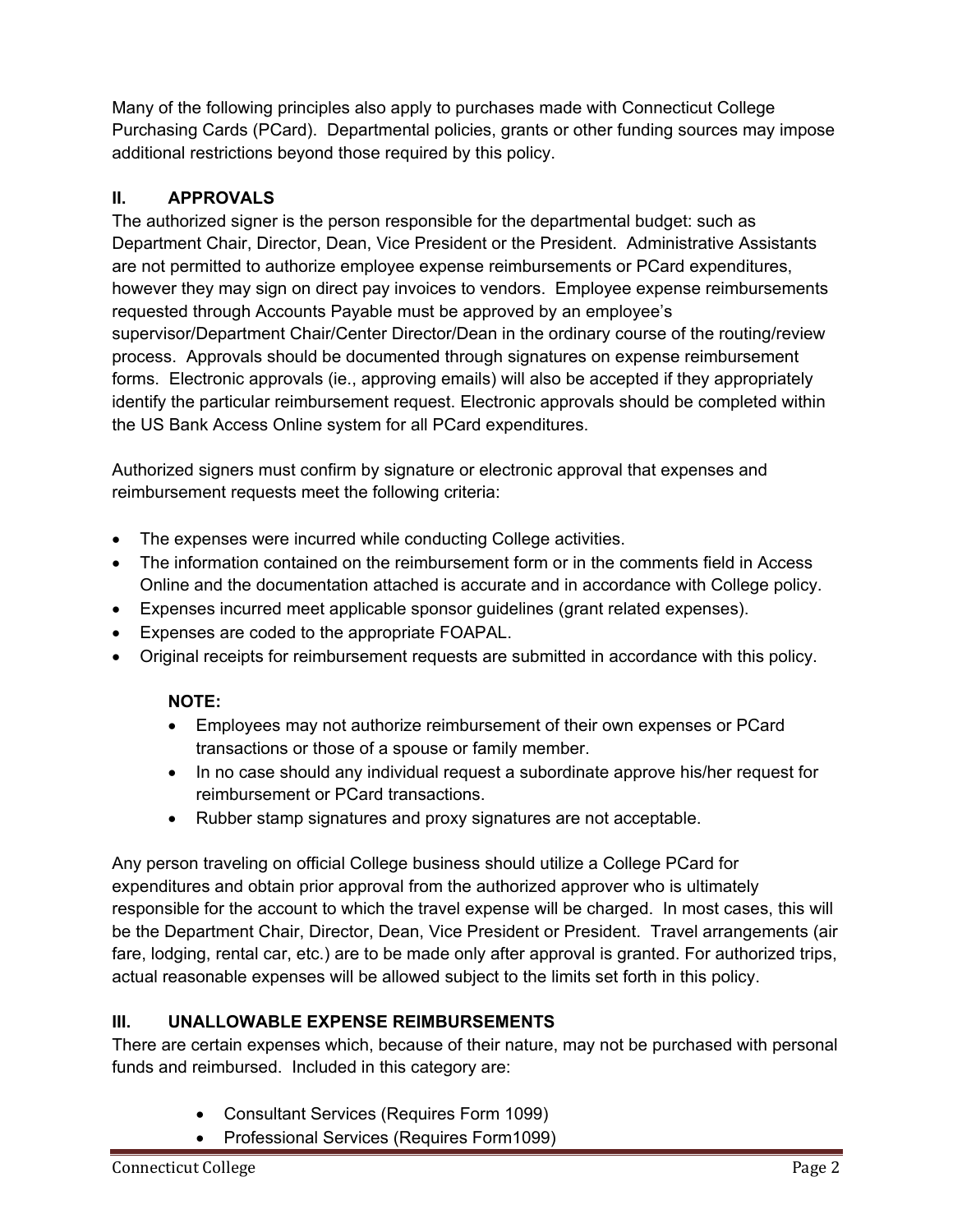- Plant Expenditures
- Capitalized Equipment and Computer Equipment (excluding accessories)

### **IV. ALCOHOL PURCHASES**

Those who wish to purchase alcohol with their meals or at social events are expected to purchase the alcohol with personal funds as alcohol is generally not reimbursable by the College. Alcohol may be reimbursed if incurred in the course of conducting College business with a non-College employee or incurred for an official College event, neither of which is allowable as either a direct or indirect expense of Federally sponsored projects. At the discretion of a Dean, Vice President or the President, employees may also be reimbursed for alcohol purchased during certain other business meetings not specified above. Receipts submitted to substantiate such purchases should note the name of the guests and the nature of the meeting consistent with the criteria in the third paragraph on page one of this memorandum.

*Note: The federal government has mandated that no alcohol may be charged as either a direct or indirect expense of federally sponsored projects. This mandate means that under no circumstances should alcohol be charged directly to a federal grant or contract account.* 

## **V. TRAVEL / BUSINESS EXPENSES and PROPER DOCUMENTATION**

- In general, business expenses should be charged on the Connecticut College PCard, or if credit cards are not accepted by the vendor, paid by the College directly to the vendor. Expenditure and reimbursement of personal funds should always be a last resort for business expenses.
- Whenever possible, a College approved vendor should be used for purchases. Please contact the Director of Purchasing at ext 5328 for more information on College approved vendors. (Available on Camel Web)
- Whenever direct payment of a business expense to a vendor is not feasible nor can the expense be charged to the Connecticut College PCard, and reimbursement to an individual is necessary, the reimbursement request should be submitted to Accounts Payable on a Request for Payment form within a reasonable time (usually within 30 days) from the time it is incurred, along with an Exception Request for Reimbursement Form outlining why direct payment was not feasible. Accounts Payable normally processes requests for reimbursement on average within two weeks after receipt. An Accounts Payable Payment Processing Calendar is available on CamelWeb. The funds will be directly deposited into the employee's bank account on file.
- Documentation for the purchase of goods and services should include an explanation of the business purpose. Appropriate documentation includes **original receipt** or **original invoice** containing the date of purchase, vendor name and address, description of goods and services, quantity, unit price, and grand total of expenditures. *Statements are not sufficient supporting documentation.*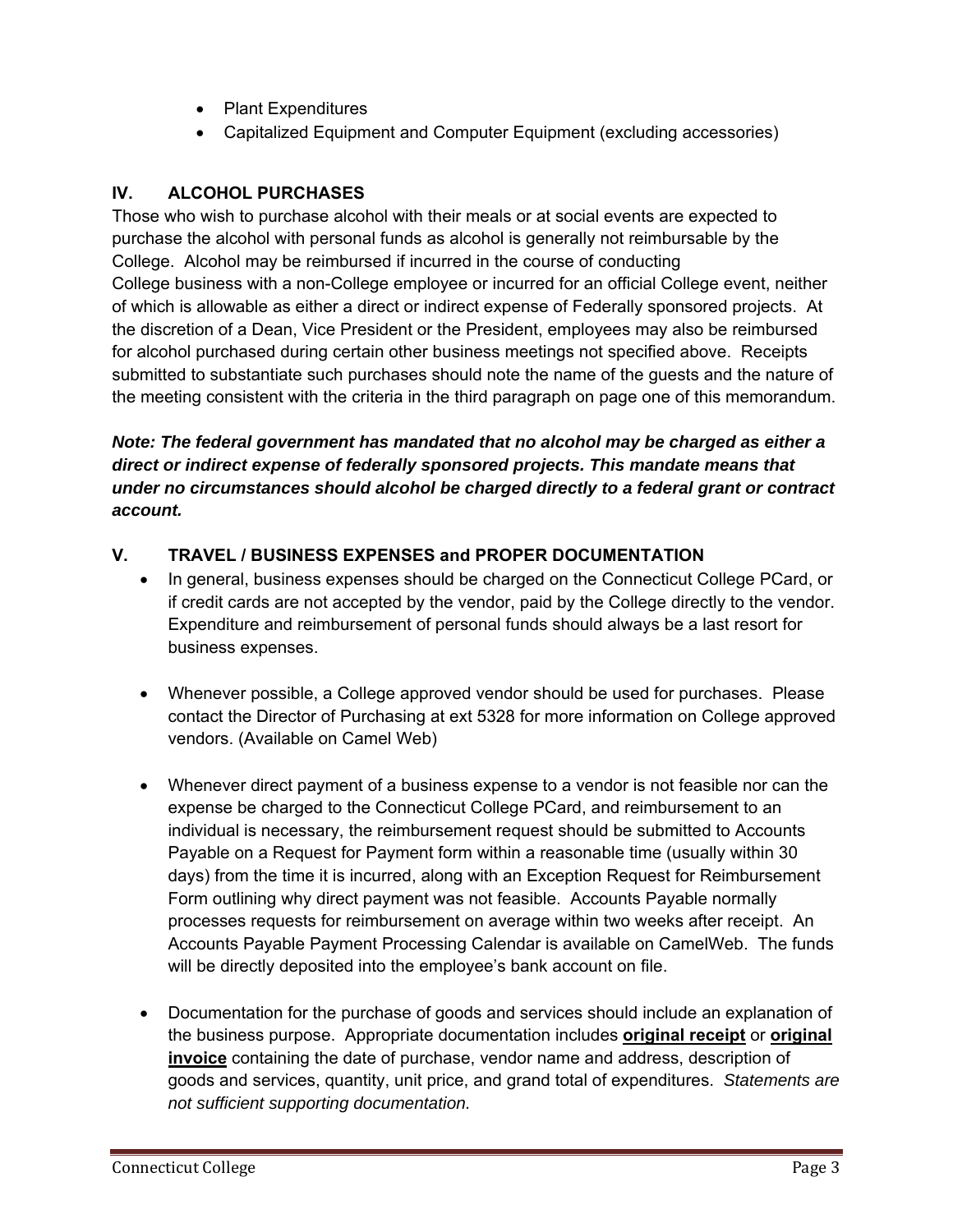- Proof of receipt of goods, such as a packing slip, is to be provided.
- Proof of payment, such as a credit card statement, cancelled check, or invoice showing zero amount due, is required on all reimbursement requests. Any charges on the Connecticut College PCard should not be submitted for reimbursement.
- Summarized credit card receipts/copies of checks are not adequate documentation on their own because of the lack of itemization.
- Proper supporting documentation for expenditures for goods and services made via the web includes a confirmation e-mail or web acknowledgement and a packing slip or some other documentary evidence that an actual purchase was made. Order confirmations without proof of payment and proof that goods were received are not sufficient documentation.
- Individuals providing services to the College must be paid directly by the College as outlined below:
	- o *If the payment is to an employee*, it must be processed through Payroll. A Payroll Authorization request form must be submitted to Human Resources.
	- o *If the payment is to a non-employee*, it should be processed through Accounts Payable. An invoice must be submitted outlining the details of the services provided, the dates and the amount.
- For purposes of reporting, a notation of citizenship and the permanent address (not department address) of the payee must be included on all requests for payment. For all U.S. vendors and most foreign vendors, a federal tax identification number must also be supplied. (A completed W-9 form must accompany a request for payment of any new vendors).

# **VI. TAX ISSUES**

- The College is exempt from sales tax in some states. The College's PCard is embossed with the College's tax-exemption number and preferred vendors have acknowledged the College's tax-exempt status, therefore a College PCard and/or preferred vendor should be utilized in order for sales tax to be excluded from total charges on legitimate purchases of goods. Sales tax on goods purchased from non-preferred vendors will not be reimbursed.
- Certain lodging and meal expenses incurred while traveling may be exempt from state sales tax. The Accounting Office has tax exempt certificates for many states. Please contact the Accounts Payable Specialist (x2082) prior to traveling to inquire if the College has a tax exempt certificate for the state to which you will be traveling. Certificates should be presented to vendors at the time of reservation or registration.
- The State of Connecticut may grant the College an exemption from tax specifically on hotel conference room rentals. The State requires prior approval for the exemption. Please contact the Accounts Payable Specialist (x2082) at least three weeks prior to the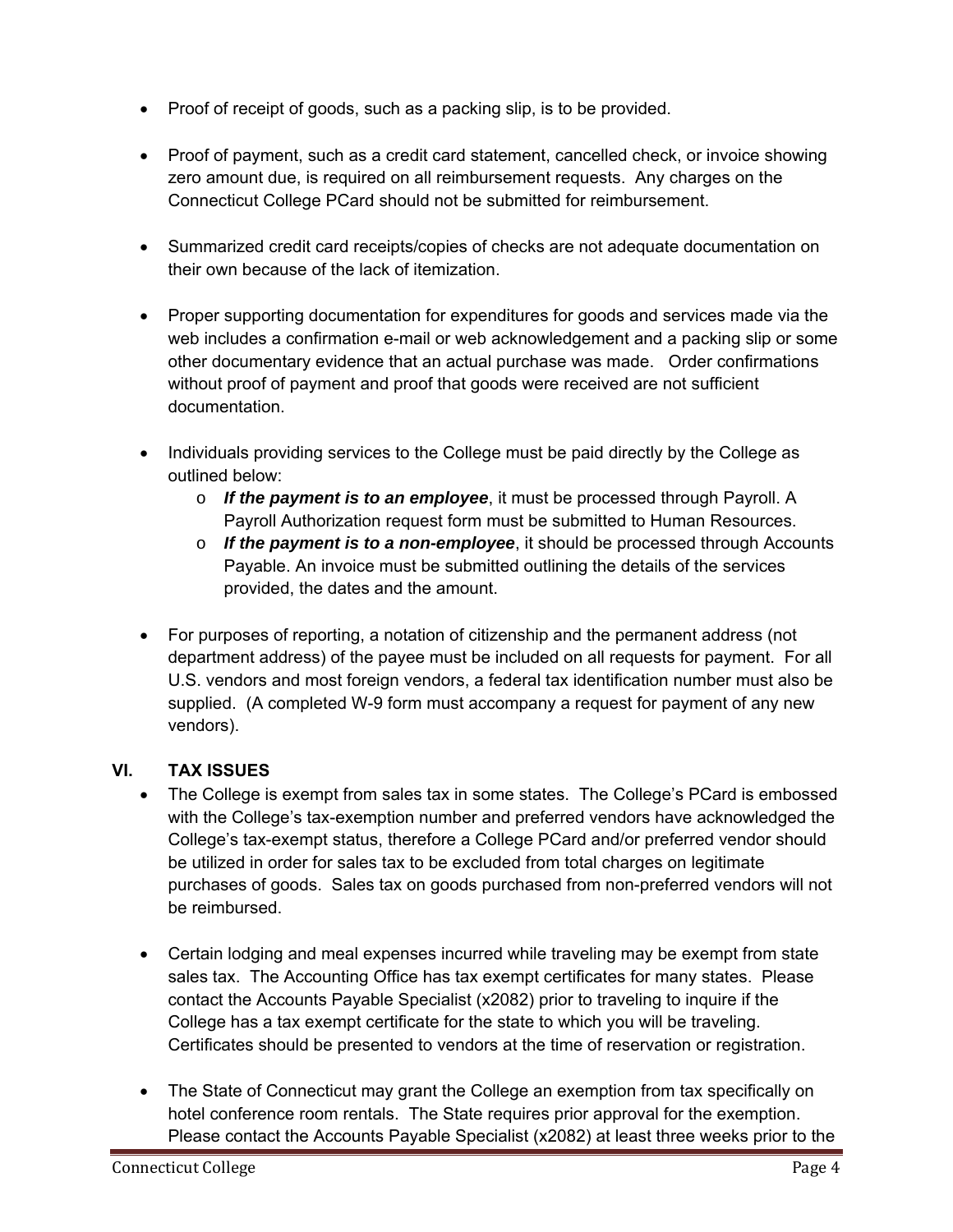event to allow the State of Connecticut adequate processing time.

## **VII. CASH / GIFT CARD / GIFT CERTIFICATES**

 In general, cash gifts including gift cards/gift certificates are prohibited as gifts to student employees, faculty, and staff. The IRS considers such gifts to be taxable compensation. The College will not typically reimburse for these expenses. Also, gift cards should not be purchased to be used as a form of payment for goods and services. Gift cards do not provide the appropriate substantiation for a business expense; therefore the College will not reimburse for this expense.

#### **VIII. MOBILE COMMUNICATION & INTERNET ACCESS**

- For certain eligible employees, the College will provide personal communication devices (cell phone, PDA, iPhone, iPad, Nook, Kindles, etc.) and service (voice, data, text) to employees who require them in order to fulfill their job requirements in one of two ways: 1) by issuing College owned devices, or 2) by reimbursing *incremental* expenses for business usage made by infrequent users.
- Eligibility The following guidelines identify typical reasons for an employee to have a College-Owned personal communication device to conduct College business:
	- $\circ$  Safety requirements indicate having a personal communication device is an integral part of an employee's job duties
	- o A substantial amount of work is conducted in the field
	- o The employee is required to be on call 24/7
	- o The employee is a critical decision maker
- Eligibility will be approved by an employee's Department Chair, Director, Dean, Vice President or the President. Once approval is granted, the Information Services Department will work with the employee to purchase the appropriate device and service plan. The Information Services Department will periodically review the service plans to determine if the plans should be continued as-is, changed or discontinued based on actual usage. Devices and/or service plans may not be transferred to any other employee or department without prior notification to and approval from the Information Services Department.
- College-Owned Devices The College has negotiated contracts with preferred vendors for mobile communication devices, and employees are expected to purchase devices from these vendors. If eligibility ceases or upon termination, the employee is required to return the personal communication device to the College.
- Service Plans The College has negotiated contracts with preferred vendors for service plans, and employees are expected to use the preferred vendor service plans. Upon contract initiation and as requested by the College, employees shall disclose their anticipated percentage personal use of the service plan. A charge for personal use will be deducted from an employee's pay check through payroll deduction. Employees may adjust their estimate once during the initial 12 month period and on a 12 month rolling basis thereafter.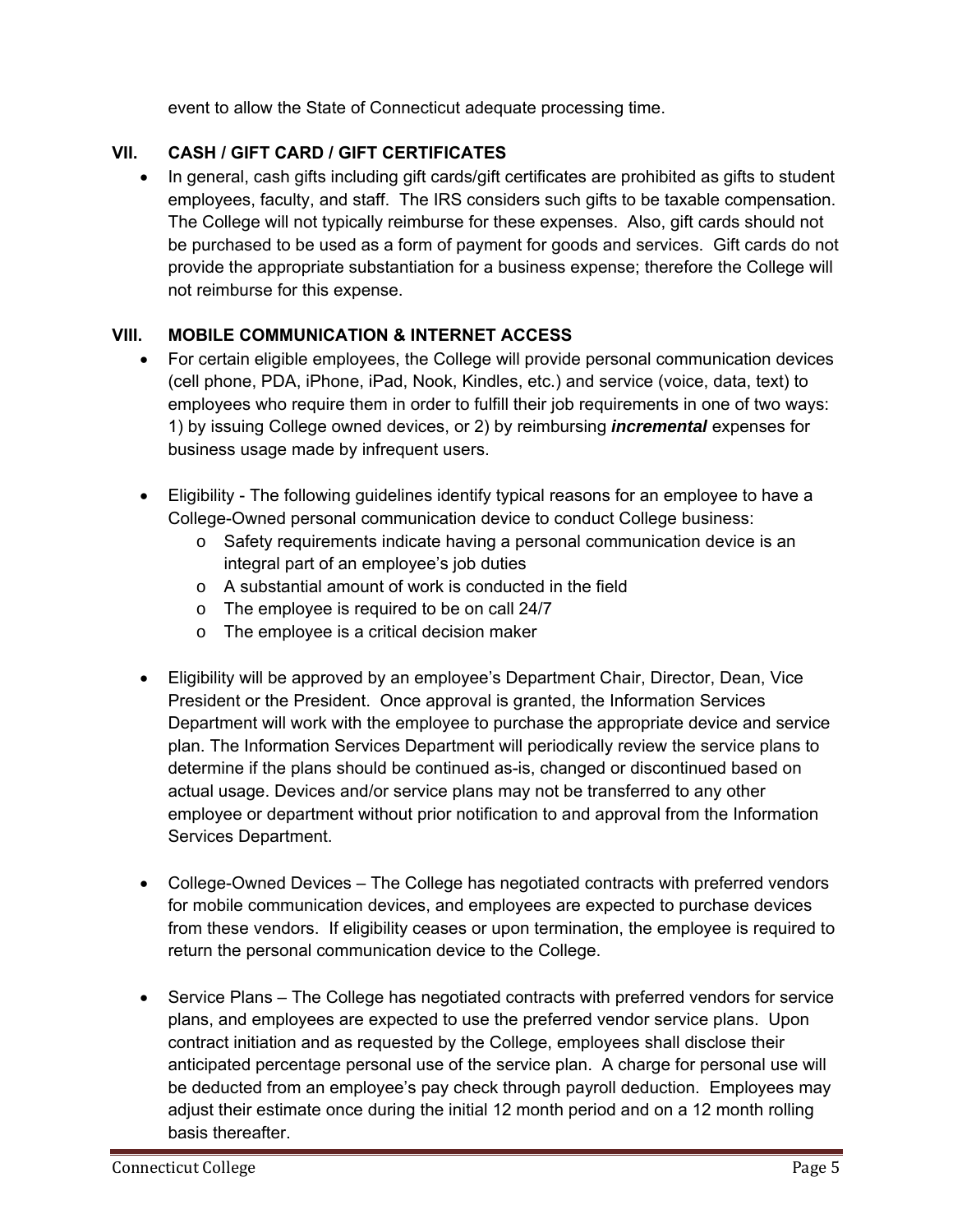- While traveling, an employee's College-Owned personal communication device should be used to make business related calls instead of incurring charges on the hotel bill, and reasonable hotel internet service charges for business purposes will be reimbursed.
- Employee-owned personal communication devices and home internet connections have become commonplace for many people and incidental use of an employee-owned personal communication device/home internet connection for College business is considered routine and will not be paid by the College unless expenses incurred are *incremental* to the employee.

## **IX. BUSINESS MEALS / CONFERENCES / RETREATS**

- Business meals are defined as meals taken with students, colleagues, donors, or other individuals or entities doing business with the College or seeking to do business with the College. The primary purpose of such meals is to conduct College business, and specific business discussions are the focus of the meeting. For business meals, each attendee's name, his/her title or affiliations and the business purpose must be included in the expenditure documentation. For group functions, it is helpful to provide additional supporting documentation such as a copy of the announcement, the invitation list, and the final number of attendees.
- Connecticut College PCards are expected to be used in lieu of using a personal credit card or cash. When the use of a Connecticut College PCard is not possible and reimbursement to an individual is necessary, reimbursement shall be allowed for reasonable meal expenses incurred including reasonable tips, 15-20% (The College will reimburse at the rate charged by the restaurant if the tip is automatically added to the bill due to the size of the party). The reimbursement request should be submitted to Accounts Payable on a Request for Payment form within a reasonable time (usually within 30 days) from the time it is incurred, including an explanation of why direct payment was not feasible. Accounts Payable normally processes requests for reimbursement on average within two weeks after receipt. An Accounts Payable Payment Processing Calendar is available on CamelWeb. The funds will be directly deposited into the employee's bank account on file.
- Per IRS requirements, all requests for meal or catering expenditures must document the following: name(s) of attendees, business purpose, cost, date, location, description of meal (i.e. lunch).
- Proper forms of documentation include **original**, **itemized receipts** showing detailed lists of food and beverages purchased. Restaurant tabs and credit card slips by themselves are not considered sufficient documentation as they do not validate the types of expenses incurred. When payment is made by personal credit card, a credit card receipt should be attached to the itemized receipt.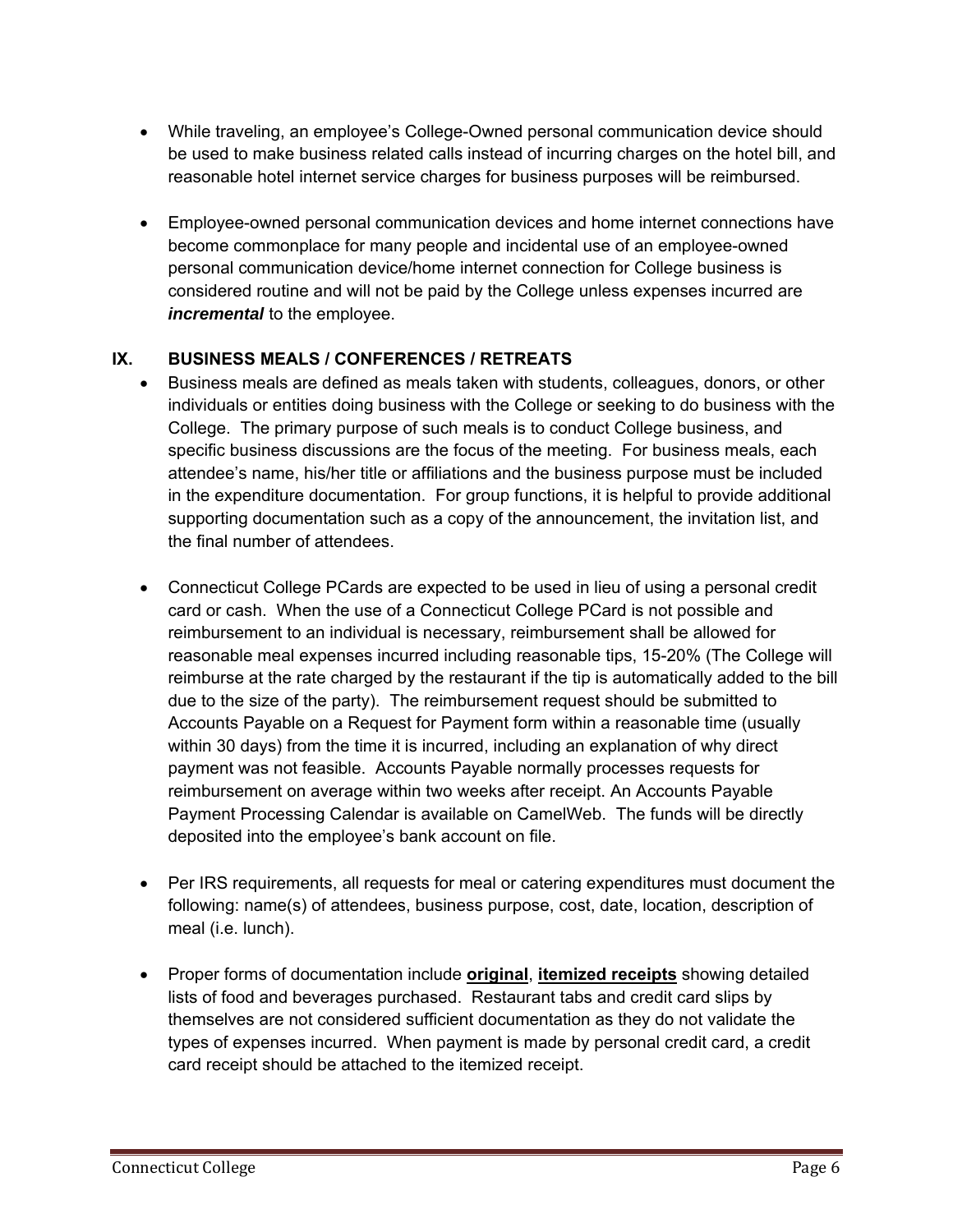- The College may require that a request for payment or reimbursement for attendance at a conference by faculty/staff members or students be accompanied by proof of attendance and proof of payment.
- **X. CONNECTICUT COLLEGE PURCHASING CARD DOCUMENTATION** 
	- All business PCard charges should be accompanied by a detailed receipt: name(s) of attendees, the purpose, location and date as well as a description of the charge. The receipts are to be uploaded and attached to the transaction on Access Online. Descriptions/Comments are also required to be entered on each transaction in Access Online clearly identifying the attendees and purpose of the expense.
	- Connecticut College Purchasing Cards are **NOT** to be used for personal charges.
	- Upon termination of employment an employee must surrender the card to the Accounting Office.

## **XI. CASH ADVANCES**

- With the availability of a College PCard to pay for business expenses and preferred vendors who direct bill the College, employee out-of pocket expenditures are minimized. Requests for cash advances should be restricted to travel related out-of-pocket expenses and submitted with a detailed explanation. A cash advance of up to \$100 can be secured through the Accounting Office. Individuals requesting a cash advance should email accounting@conncoll.edu a minimum of 24 hours in advance of the expected receipt of cash. The person for whom the advance is intended must collect the cash directly from the Accounting Office. The Cash Disbursement form must be signed by the recipient at the time the cash is disbursed, and the individual should be prepared to show some form of ID.
- For an advance greater than \$100, a check will be processed through Accounts Payable. Please submit the request with adequate time to process the check during the normal check processing cycle. An Accounts Payable Payment Processing Calendar is available on CamelWeb.
- All cash advances must be cleared within 30 days from receipt of the advance by presenting a completed expense form accompanied by **original**, **itemized receipts**. Any unused cash must be returned within the same 30 day period.
- A request for a cash advance will not be processed until any outstanding advances are settled.
- Due to availability of College issued purchasing cards, advances should not normally be required.

#### **XII. GRANTS**

 The terms of the grant/contract will prevail for travel/business expenses charged to a grant/contract sponsored by an outside agency if they are more restrictive than College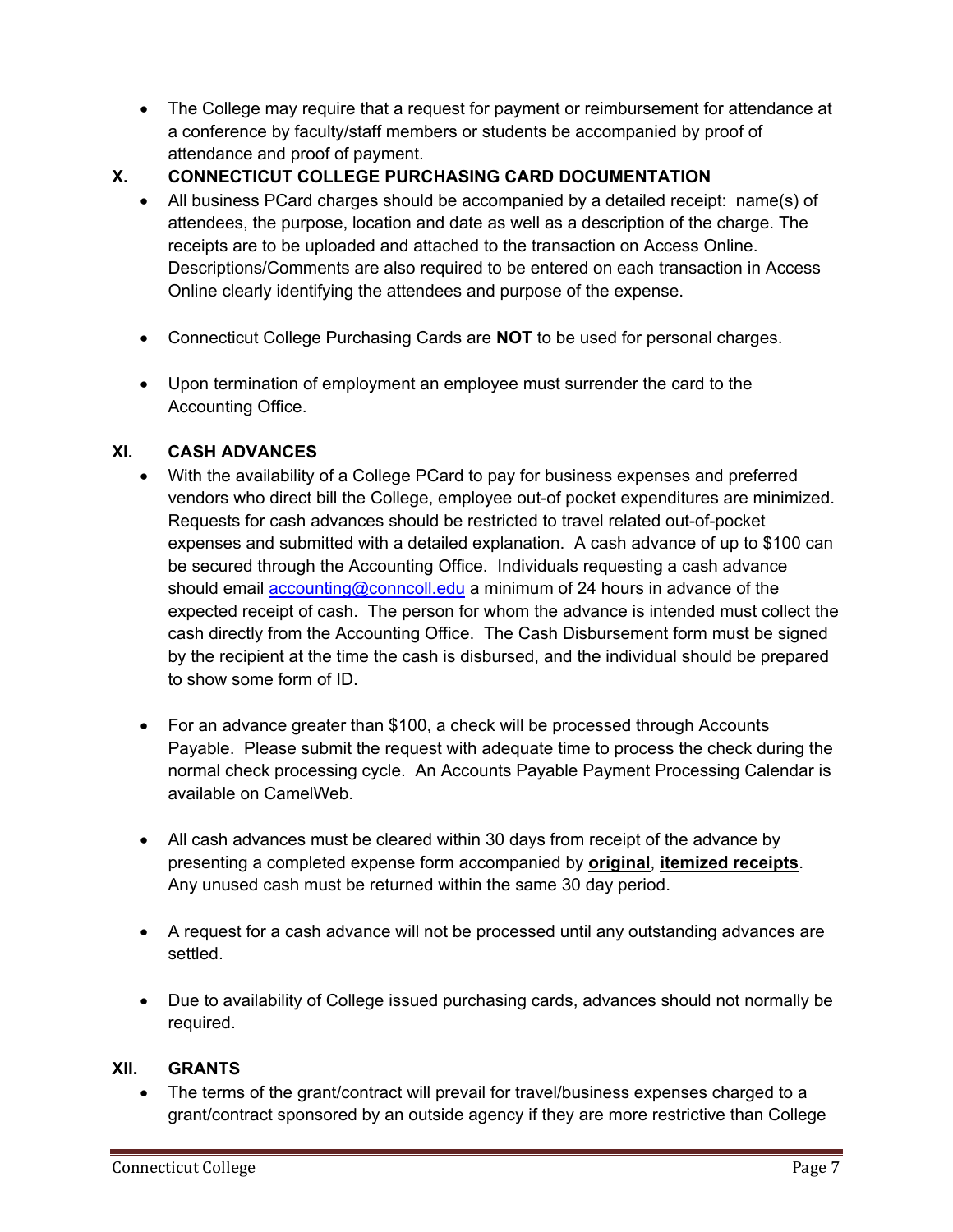policy. If there is any doubt regarding the terms of the grant/contract, the Accounting Office should be contacted before making any travel/business expense arrangements.

### **XIII. TRANSPORTATION COSTS**

 Employees should consider the costs of various transportation options (personal or rented auto, train, etc.) when traveling on College business.

## **XIV. USE OF PERSONAL VEHICLES ON COLLEGE BUSINESS**

- Reimbursement for use of personal vehicles for College business will be at the mileage rate in effect at time of travel as published by the Controller's Office, plus any applicable parking and toll charges. As of January 1, 2018, the mileage reimbursement rate is **\$0.545** (54.5 cents) per mile. Employees cannot request reimbursement for gas in personal vehicles nor should this be charged to the College PCard; the mileage rate includes compensation for gas and other vehicle operating expenses.
- No payment will be made for the cost of towing or repairs to personal vehicles, regardless of whether the costs result from business travel or from acts of the traveler or another individual.
- Mileage reimbursement requests must include destination, purpose of trip and names of passengers. A record of miles driven is to be provided; a mapquest printout showing the starting point and ending point would be sufficient documentation. The request should represent the most direct route starting at the College or if starting from home, the employee's normal commute should be deducted from the total miles traveled.
- Normal travel to and from work is not reimbursable.
- The College is not able to obtain insurance coverage for personal vehicles used for College business. It is the obligation of the owner of a personal vehicle being used for College business to carry adequate insurance for his or her protection and for the protection of any passengers. In the event of an accident, the employee is responsible for his/her own auto insurance deductible. If an employee is involved in an accident while driving a personal vehicle on College business, the employee should report same to the employee's own insurance company. Damage to a personal vehicle would be addressed under coverage offered through the employee's personal automobile policy. If there is a liability claim, the employee's personal automobile insurance would respond on a primary basis up to the policy limit. If the liability claim is greater than the limits of the employee's policy, the College's policy would then respond on an excess basis. If someone breaks into an employee's vehicle and steals personal property, the employee should seek coverage from homeowners or renter's insurance. There is no coverage through the College's insurance except for property of the College.

#### **XVI. RENTAL CAR**

 Employees should rent a car only when it is required for daily use at the business destination.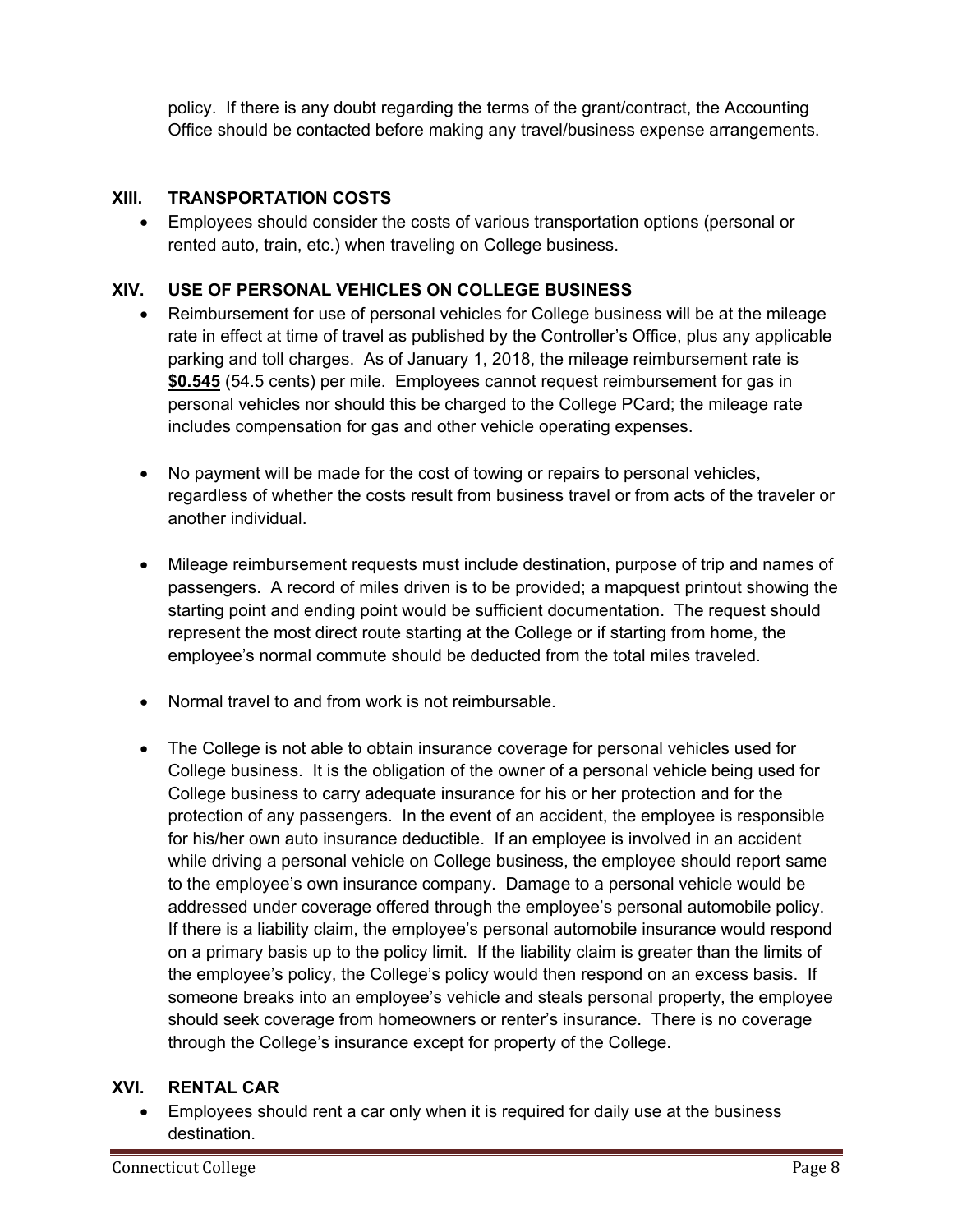- A College PCard is expected to be used to pay for rental car fees and expenses. In the unlikely event reimbursement is required, reimbursable costs include the rental fee of a standard vehicle, mileage fees, and gasoline charges.
- Employees should refuel rentals themselves to avoid excessive refueling charges upon return of the rented vehicle.
- The College provides insurance coverage for both damage to the vehicle and liability coverage for an employee while driving a rented or leased vehicle for College business. When renting a vehicle for College business, please include the name of the College on the rental form (i.e. "employee name" on behalf of Connecticut College). An employee should waive the insurance offered through the rental agency while in the United States; the College has hired-auto coverage. *For any travel outside of the United States, our broker recommends that an employee request the additional insurance through the rental agency.*

#### **XVII. AIR TRAVEL**

 A College PCard is expected to be used to pay for air travel limited to economy fare. Payment for first class airfare should only be made in the event of an extreme emergency where the traveler can demonstrate that no other alternative existed. A statement must be included with supporting documentation for any first class travel.

#### **XVIII. LODGING**

- A College PCard is expected to be used to pay for standard accommodations at the single room rate. A detailed bill must be included with supporting documentation for any lodging expenses.
- Reasonable tip allowances to bellhops, maids, etc. will be reimbursed. Requests for reimbursement of tips should be submitted on a Weekly Travel Expense Report. Reasonable tips are typically a few dollars per day for maid service or bellhop assistance.

#### **XIX. MISCELLANEOUS**

Miscellaneous expenses without receipts are allowable to a limit of \$5 per day.

#### **XX. FOREIGN TRAVEL**

- Total expenditures must be reported in US dollars. Travelers should note the exchange rate at the time of travel on the travel expense report.
- If foreign travel time exceeds one week, the IRS requires evidence that business activities constituted at least 75% of the total time away from home. Travelers should document the daily business activities including the number of days devoted to business as a proportion of the entire trip.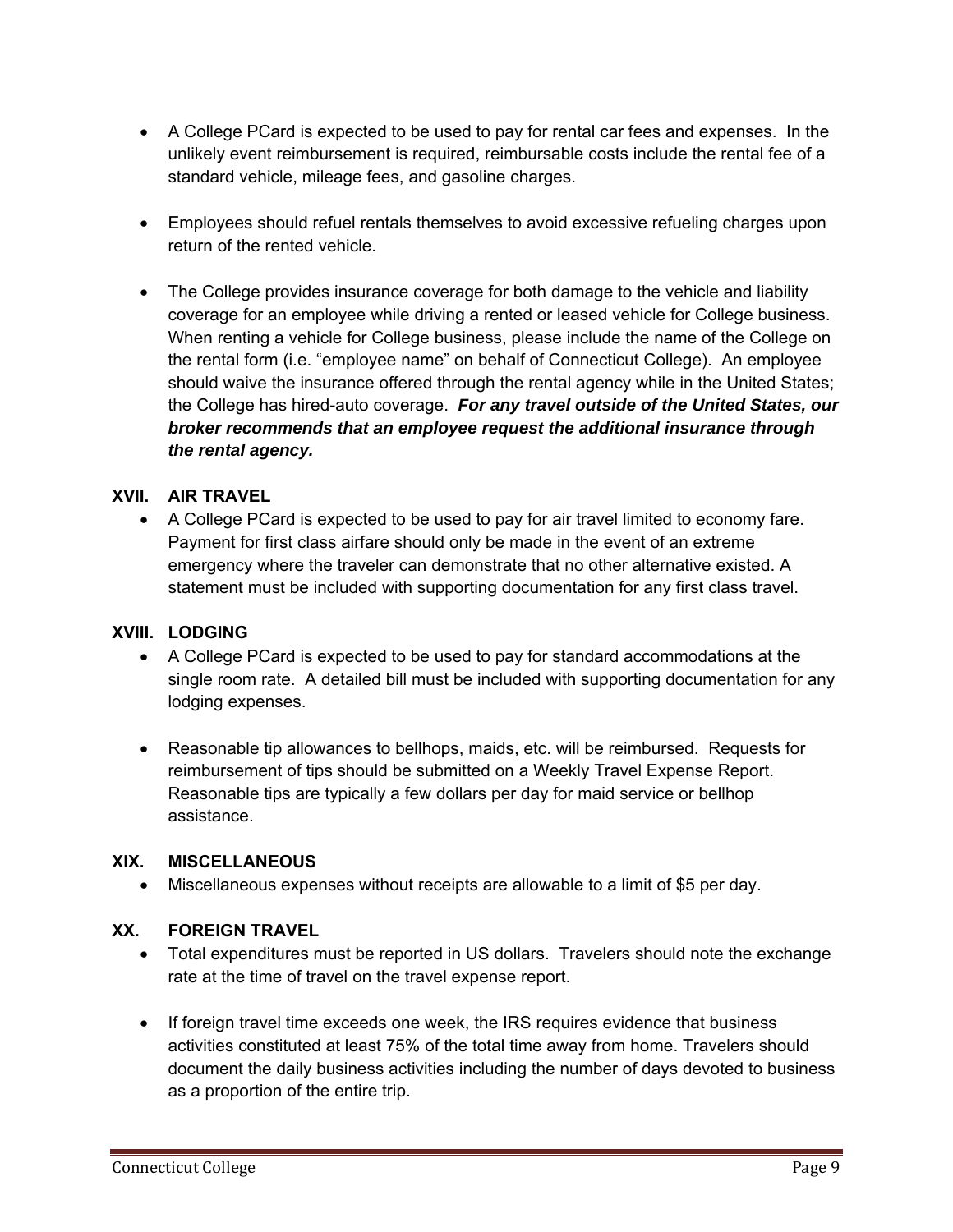• If the foreign trip is primarily personal in nature, travel expenses are not deductible even though the traveler engages in some business activities while at the destination.

#### **XXI. TRAVEL INSURANCE**

- The College provides a standard travel accident insurance policy for its employees in the amount of \$250,000 maximum per accident, which covers loss of limb or life.
- Coverage begins at the start of the College business trip (from home, the College, or other location) whichever occurs last and terminates upon the employee's return to either the College or home, whichever is first.

## **XXII. TRAVEL EXPENSE REPORTS**

- For any non-College PCard related travel expenditures (e.g. tips, mileage), a properly completed travel expense report plus all appropriate documentation (as explained above) must be submitted to the Accounting Office in a timely manner, usually within 30 days following the end of the trip. Accounts Payable normally processes travel expense reports on average within two weeks after receipt. An Accounts Payable Payment Processing Calendar is available on CamelWeb. The funds will be directly deposited into the employee's bank account on file.
- Refunds of unused travel advances must accompany the report.
- Any unusual or irregular expenses should be accompanied by a detailed explanation.

#### **XXIII. PREPAID EXPENSES/ADVANCE PAYMENTS/DEPOSITS**

- A prepaid expense is a current year payment for goods or services which are to be received in the next fiscal year.
- Examples of Prepaid Expenses:
	- o Advance travel payments for trips to be taken after July 1.
	- o Subscriptions or membership fees that begin in the next fiscal year.
	- o Maintenance fees or contracts and software licenses with a term date beginning after July 1.
- No prepayment of expenses will be made from one fiscal year's funds unless required by contract terms or advance travel arrangements. Payment must be processed in the fiscal year the expense occurs. Exceptions must be addressed to the Director of Financial Planning.
- $\bullet$  If a prepayment for travel is made, in the event the travel/trip is not made due to personal, professional, or business reasons, any prepayment of travel expenses made on behalf of an employee should be reimbursed to the College.

## **XXIV. OTHER NON-REIMBURSABLE TRAVEL EXPENSES**